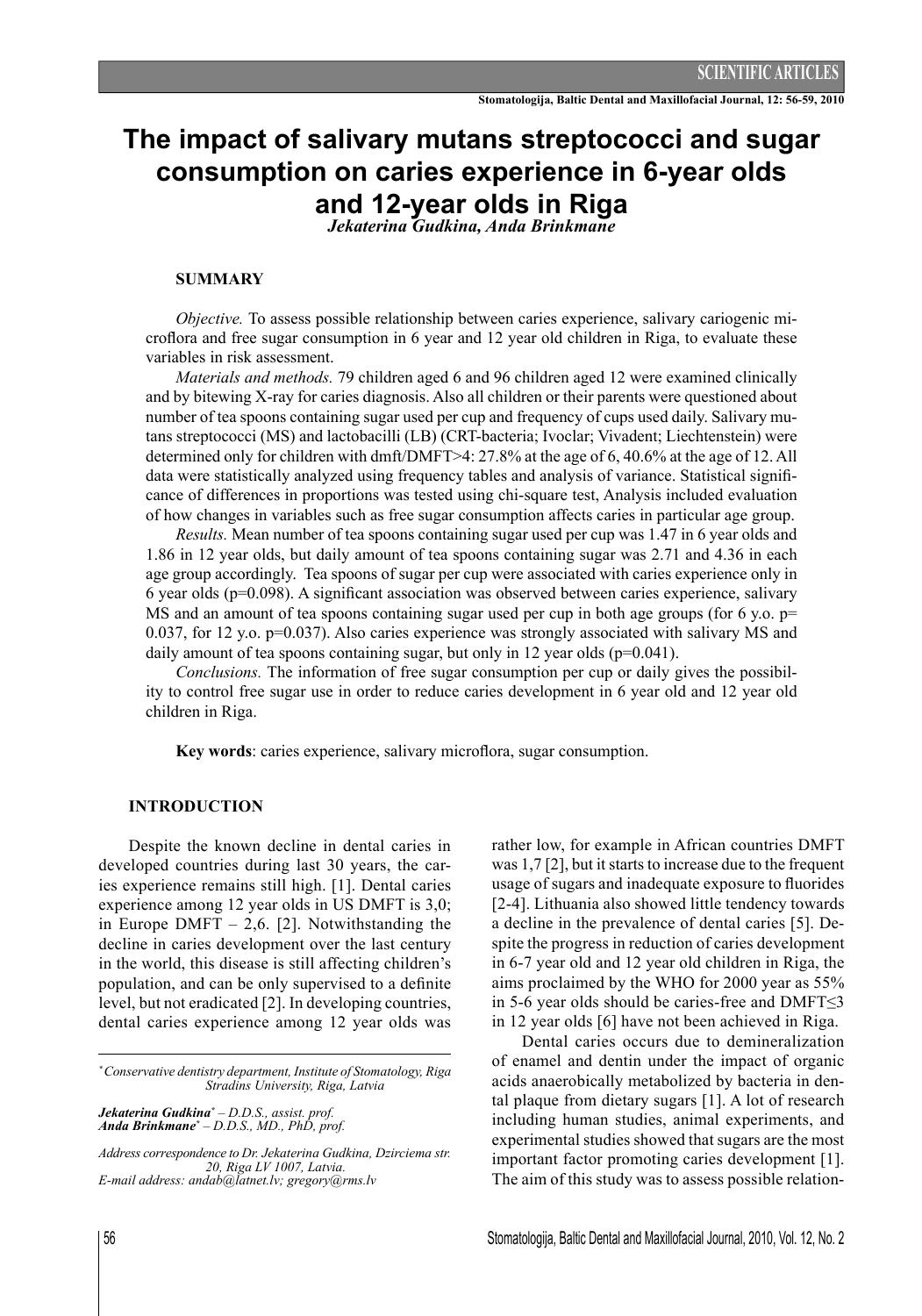ship between caries experience, salivary cariogenic microflora and free sugar consumption in 6 year and 12 year old children in Riga, to evaluate these variables in risk assessment

## **MATERIALS AND METHODS**

The study was performed at the Institute of Stomatology, in Riga. Data were collected during the period of 2006-2008. The study population comprised of 6 and 12 years old children, inhabitants of Riga, who visited the Institute of Stomatology. All patients were volunteers, with permission to take part in this study from their parents. This study was approved by the Ethical Committee of the Riga Stradin's University. None of participants refused to take part in this study. For the purpose of analysis study population was divided into 2 age groups: 6- and 12-year olds.

Caries experience was evaluated using dmft/ DMFT, also dmfs/DMFS in both age groups. Caries was detected clinically and using Bitewing X-rays.

The study population comprised of 79 children aged 6 and 96 children aged 12.

Salivary mutans streptococci (MS) and lactobacilli (LB) (CRT – bacteria, Ivoclar, Vivadent, Lichtenstein) was assessed only for children with caries experience higher than moderate level (dmft/ DMFT>4): 27.8% at the age of 6, 40.6% at the age of 12.

All children reported number of tea spoons containing sugar per cup while drinking tea and the frequencies of cups used daily.

All data were statistically analyzed using frequency tables and analysis of variance. Statistical significance of differences in proportions was tested using chi-square test, Analysis included evaluation of how changes in variables such as free sugar consumption affects caries in particular age group. Level of statistical significance was assumed at  $p<0.05$ .

**Table 1.** Mean values of caries experience in 6 year old and 12 year old children

|              |      | <b>DMFT</b> |  |
|--------------|------|-------------|--|
| 6 year olds  | 5.75 | 0.5         |  |
| 12 year olds | 24   | 4.45        |  |

**Table 2.** Mean number of sugar containing tea spoons used per cup and daily amount in 6 year old and 12 year old children

|              | Tea spoons per<br>cup | Daily amount of<br>tea spoons |
|--------------|-----------------------|-------------------------------|
| 6 year olds  | 1.47                  | 1.86                          |
| 12 year olds | 2.71                  | 4.36                          |

### **RESULTS**

Mean caries experience in primary dentition (dft) was 5.75 in 6 year olds, and 2.4 in 12 year olds. Mean caries experience in permanent dentition (DMFT) of examined children was 0.5 in 6 year olds, and 4.45 in 12 year olds (Table 1). Analyzing obtained data about a number of sugar containing tea spoons per cup the mean number of sugar containing tea spoons per cup 1.47 in 6 year olds and 1.86 in 12 year olds, but daily amount of tea spoons containing sugar was 2.71 and 4.36 in each age group accordingly (Table 2). Tea spoons of sugar per cup were associated with caries experience only in 6 year olds (p=0.098) ( Fig. 1). A significant association was observed between caries experience, salivary MS and an amount of tea spoons containing sugar used per cup in both age groups (for 6 y.o.  $p = 0.037$ , for 12 y.o.  $p = 0.037$ ) (Fig 2, 3). Also caries experience was strongly associated with salivary MS and daily amount of tea spoons containing sugar, but only in 12 year olds  $(p=0.041)$  (Fig. 4).

## **DISCUSSION**

Dental caries is a microbial disease [6-8]. Sugar exposure is an important etiologic factor influencing caries development [9-11]. If patients are consuming a lot of sugar, and using fluoride protection, their teeth may be not so damaged as they would be, if they have low fluoride intake [8, 9].

Tea with sugar is a very popular drink in Riga and Latvia with children, and it is frequently consumed with multiple tea spoons of sugar, making this source of sugar to be the main in a diet. Sugar consumption was measured by sugar tea spoons per cup, and frequency of cups used daily in both age groups in Riga. Using this parameter the mean number of sugar tea spoons per cup was 1.47 in 6 y. olds and 1.86 in 12 y. olds, and mean daily amount was 2.71 and 4.36 accordingly (Table 2). Research has been done to establish whether salivary mutans streptococci (MS) and lactobacilli (LB) influence caries development, and if they are a caries risk predictors [12-23]. Repeated changes in plaque pH due to frequent carbohydrate intake will promote the growth of cariogenic microflora and will results in the development of lesions on caries-prone surfaces [7, 24]. The results gained by our study have shown strong statistically significant influence of sugar consumption on caries development even drinking one cup of tea in 6 year olds (Fig. 1), with salivary MS in both age groups. (Figres 2, 3). Also our results have found that daily amount of sugar tea spoons drinking tea raise risk of caries development in 12 year olds (Fig. 4).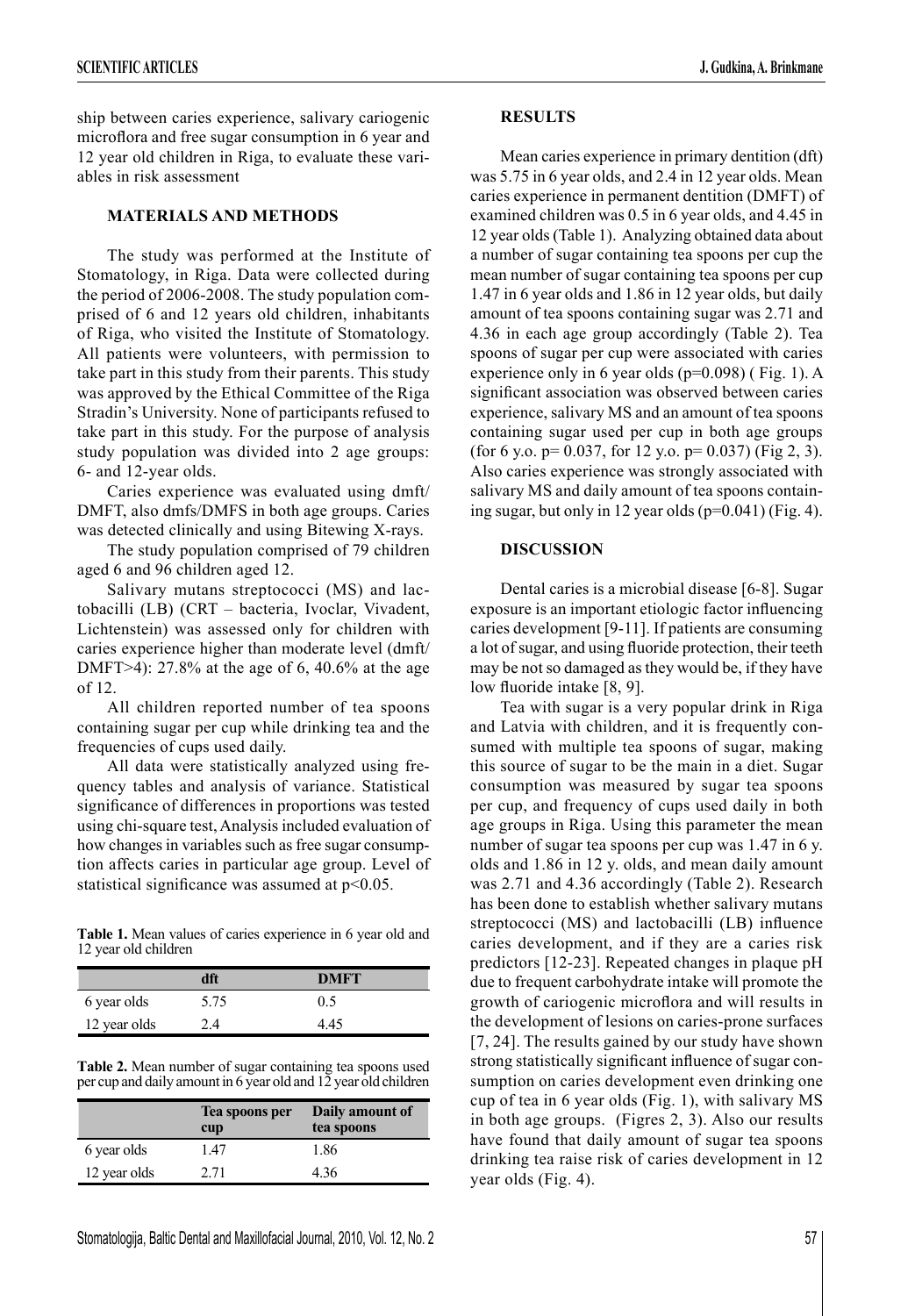

**Fig. 1.** Tea spoons of sugar per cup and caries experience in 6 y.o.



**Fig. 2.** Tea spoons of sugar per cup, salivary MS and caries experience in 6 y.o.



**Fig. 3.** Tea spoons of sugar per cup, salivary MS and caries experience in 12.y.o.



**Fig. 4.** Daily amount of sugar tea spoons, salivary MS and caries experience in 12.y.o.

Notwithstanding, that sugar amount per cup in 6 y. olds was less than in 12 y. olds, gained results showed that less sugar amount in 6 y. olds cause caries development, compared to 12 y. olds. This fact could be, possibly, explained by the lack of mineralization of primary teeth in 6 y. olds compared to permanent ones in 12 y. olds.

It is necessary to stress, that knowing the sugar amount per cup and daily, patients could have controlled themselves, because it is difficult to determine sugar content in every grocery or snack consumed.

Our study has suggested that rather high caries experience in both age groups – mean dft was 5.75 in 6 y. olds and DMFT was 4.5 in 12 y. olds (Table 1) was due not only to uncontrolled intake of sugar while drinking tea during whole day long, but, most probably, also to inadequate fluoride exposure. Talking about mean values of caries experience it is difficult to judge whether there was any reduction in caries development compared to previously performed studies [25], cause the amount of examined children in our study is rather small and didn't reflect the whole population of Riga.

Talking about dietary and hygiene habits socioeconomic factor shouldn't be forgotten, influencing indirectly also on the attitude to the dental health, but some studies showed no influence of socioeconomic factor on caries development [26, 27]. It should be reminded that low level of free sugar consumption is less than 10 kg/person/year the level of caries is low [28, 29]. When consumption of sugars is higher than 15 kg/person/year caries experience is increasing, but the adequate usage of fluorides as protective measure could widen the safe level to 20 kg/ person/ year [1]. WHO has recommended that countries with low intake of free sugar do not increase intake in order to prevent caries development [1].

### **CONCLUSIONS**

The habit to drink tea with multiple sugar containing tea spoons influ